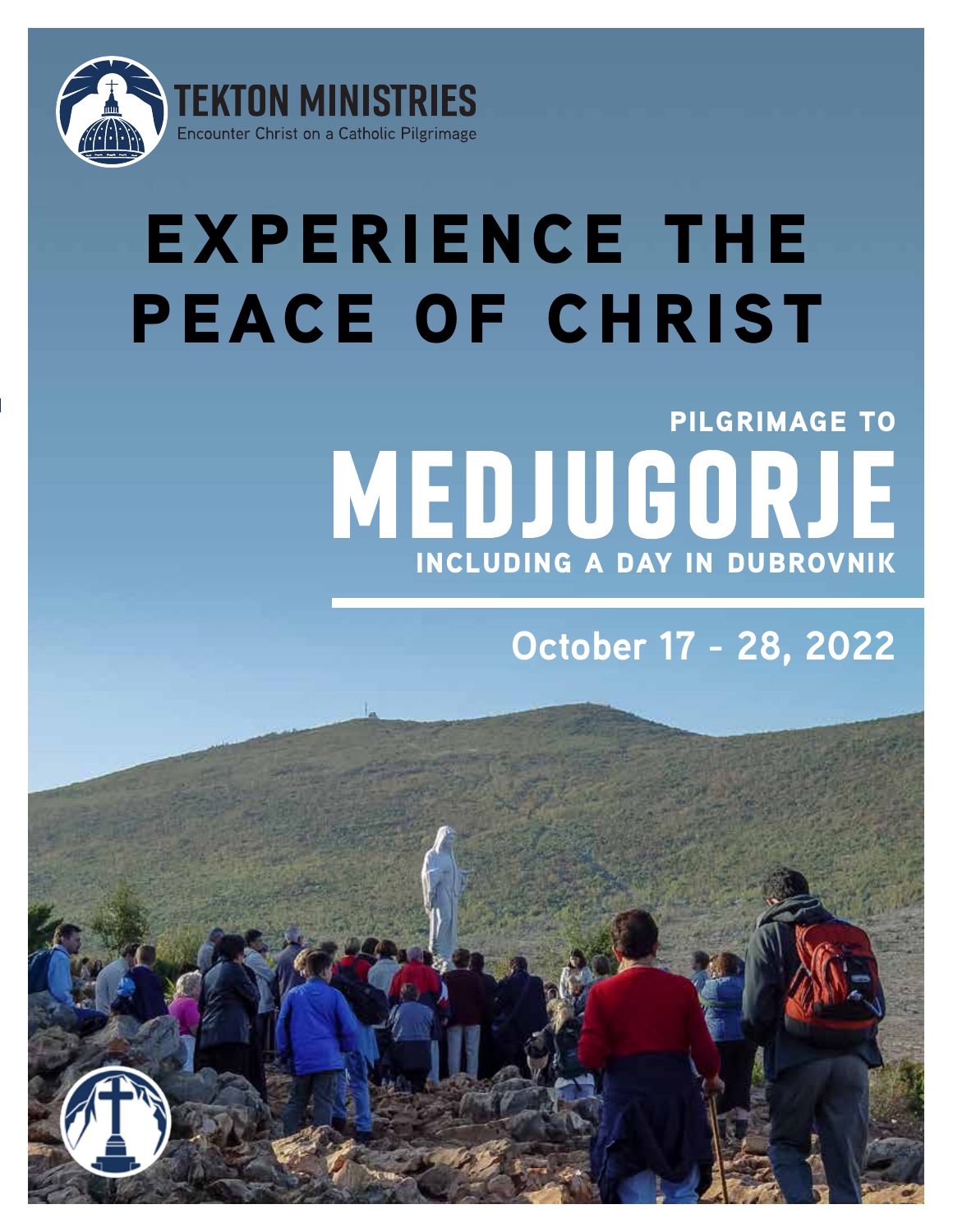### a truly catholic pilgrimage

**Tekton Ministries** *has been leading Catholic pilgrimages all over the world for more than 20 years. Working closely with your priest to create thoughtfully planned itineraries, we help make the Catholic faith more tangible to your daily life. By immersing yourself in the rhythm of the prayer life of Medjugorje, we hope your faith will be reinvigorated and renewed by this pilgrimage. Daily Mass and time for prayerful reflection are the cornerstones of each day's experience in this retreat-like setting.*

*We use only experienced Catholic or Christian guides, so you receive truthful explanations of scripture and the places we encounter. When the disciple Philip asked the Eunuch (who was reading Isaiah) if he understood what he was reading, the man responded, "How can I, unless someone guides me?" (Acts 8:35). Just as Philip guided the Eunuch with "the good news of Jesus," your Tekton pilgrimage will guide you into a deeper understanding of the Scriptures and Church history and tradition. Our prayers, service, and love of our Lord go with you.*

On June 24, 1981, six young people from the quaint village of Medjugorje, in modern-day Bosnia-Herzegovina, claimed the Blessed Virgin Mary had appeared to them, bringing messages of peace and conversion for all people. In her messages, she stresses the need for each person to turn their hearts back to God. She urges all of us to place God first in our lives and in our families, and she gives us the methods for doing this; daily conversion, prayer of the heart, fasting, penance, Mass, monthly Confession, and reading and living out Holy Scripture.

Pilgrims on this grace-filled pilgrimage will enjoy the guidance and leadership of Ann Vucic, early witness to the Medjugorje apparitions. Born just two miles away from Medjugorje, Ann's family immigrated to the United States when she was two years old. They returned to their homeland to visit relatives in 1981 and were there when the Blessed Mother began appearing to the children. Hearing of the apparitions, Ann and her family rushed to the site. Her life forever changed, she is now dedicated to sharing the story of Medjugorje and encouraging others to grow in love for Our Lady and her Son.

Pilgrims will spend 7 full days in Medjugorje, participating in the daily spiritual life of St. James Church, which includes the English Mass, the evening program of prayer and adoration as well as additional activities as outlined in the itinerary.





#### l **Day 1 - Monday, October 17** *Depart Charlotte*

Flight from Charlotte to Dubrovnik. Meals served aloft.

#### l **Day 2 - Tuesday, October 18** *Arrive Dubrovnik*

We arrive this afternoon in the beautiful city of Dubrovnik, where we will proceed to our hotel for dinner and overnight. *(D)*

l **Day 3 - Wednesday, October 19** *Dubrovnik / Medjugorje*

This morning we will enjoy a guided tour of the old city of Dubrovnik including Mass in St. Blaise Church. The afternoon is free to explore more parts of this city on your own. Later, we will drive to Medjugorje. Dinner will be waiting for us upon our arrival at our pansion. *(B,D, Mass)*

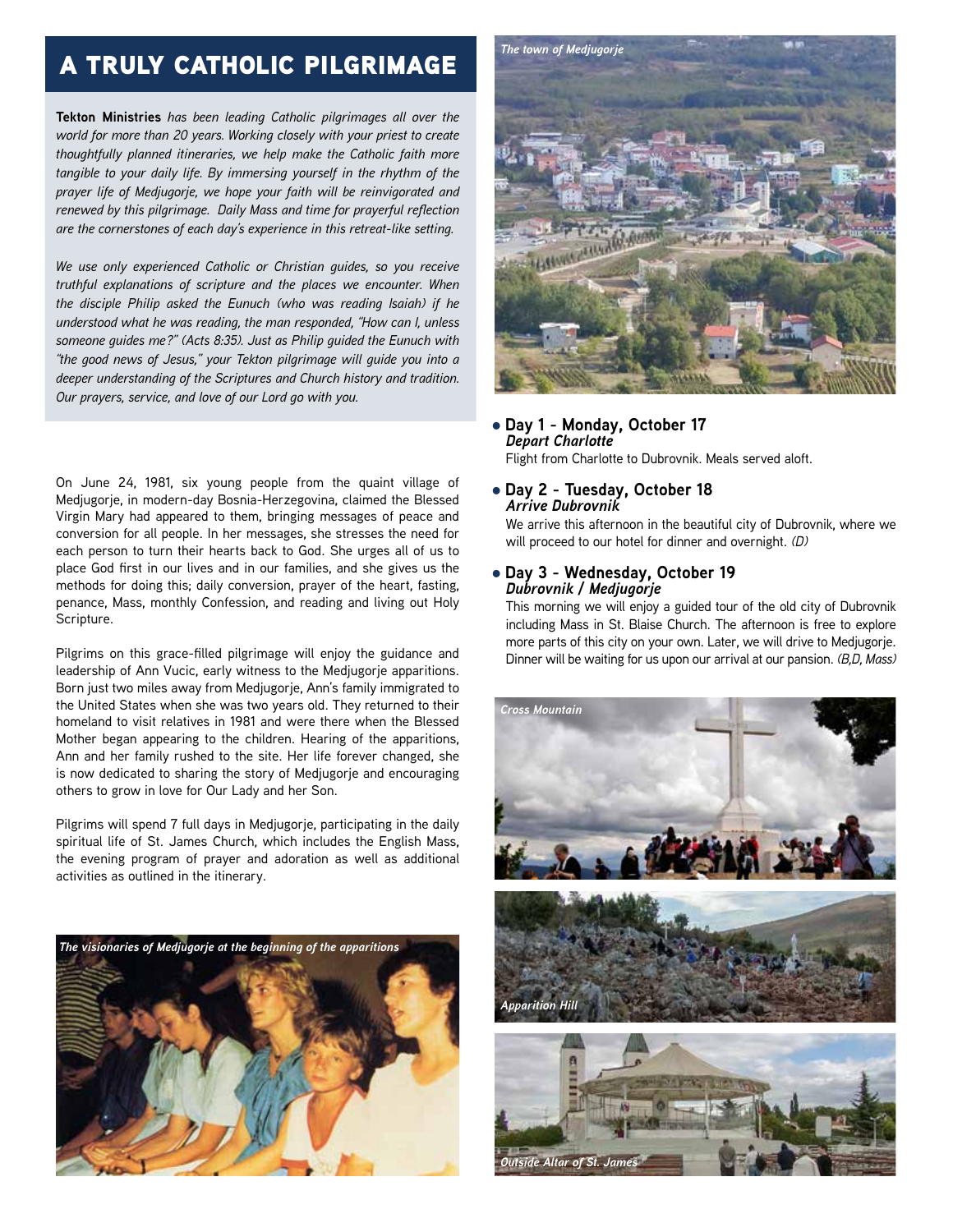- l **Day 4-10 (Thursday-Wednesday, October 20-26)** *Medjugorje*
	- On our first full day in Medjugorje, Ann will provide you with a comprehensive orientation about Medjugorje and the apparitions, and you will be a given a brief tour of the area, so that you are familiar with everything.
	- We will have two meals each day at our pansion (breakfast every morning, and either lunch or dinner, depending on the events scheduled that day). There are many restaurants in Medjugorje for people who may wish to have a third meal each day.
	- **• Many of the activities will be subject to availability and weather.**  You will always have the option of participating in group activities or spending time by yourself. These activities include:
		- Attending the Holy Mass in English every day at St. James church (usually at 10:00 am), with English speaking pilgrims from throughout the world.
		- Participating in the international program of prayer each evening, which includes the Rosary, Sacrament of Reconciliation, international Mass for all pilgrims, prayers for healing, and Adoration of the Blessed Sacrament.
		- Climbing Apparition Hill, site where Our Lady first appeared to the visionaries.
		- Climbing Cross Mountain; praying the Stations of the Cross as we ascend to the summit.
		- Visiting the Cenacolo Community, where young people with various addictions will share their testimonies about how they found freedom and a new life through prayer, work, and the Sacraments.





- Hearing talks by visionaries, priests and other locals, when possible.
- Free time for shopping, so that you can bring back a piece of Medjugorje to your loved ones at home, and private reflection

#### l **Day 11 - Thursday, October 27** *Medjugorje / Sarajevo*

Spend one last peaceful morning in Medjugorje including our required testing for our departure and one final Mass. Then depart for Sarajevo, with some free time to explore this Old-World capital. Dinner and overnight in our hotel. *(B, D, Mass)* 

#### l **Day 12 - Friday, October 28** *Sarajevo / Charlotte*

Depart Sarajevo this morning after a wonderful pilgrimage with Our Lady!

*B=Breakfast D=Dinner*

**\*** *Please note that all rates and services are subject to availability and confirmation. We cannot be responsible for any increase in these rates or changes in services or flight and land arrangements in the event that government regulations change due to the COVID-19 pandemic.*

**\*\*** Currently, COVID-19 restrictions include mandatory testing or proof of vaccination to enter both Croatia and Bosnia. These requirements are often changing. It is the pilgrim's responsibility to adhere to these requirements. The costs of any tests are not included in the price of the pilgrimage.

#### **Up-to-date information may be found here:**

Croatia: https://hr.usembassy.gov/covid-19-information/ Bosnia: https://ba.usembassy.gov/covid-19-information/

\*\*\* Currently, to return to the US, all travelers must provide a negative **hungary** COVID-19 viral test taken within 1 calendar day of travel OR may provide documentation from a licensed healthcare provider of having recovered from COVID-19 in the 90 days preceding travel. Tekton Ministries will provide transportation to an official testing site in Bosnia to have this test